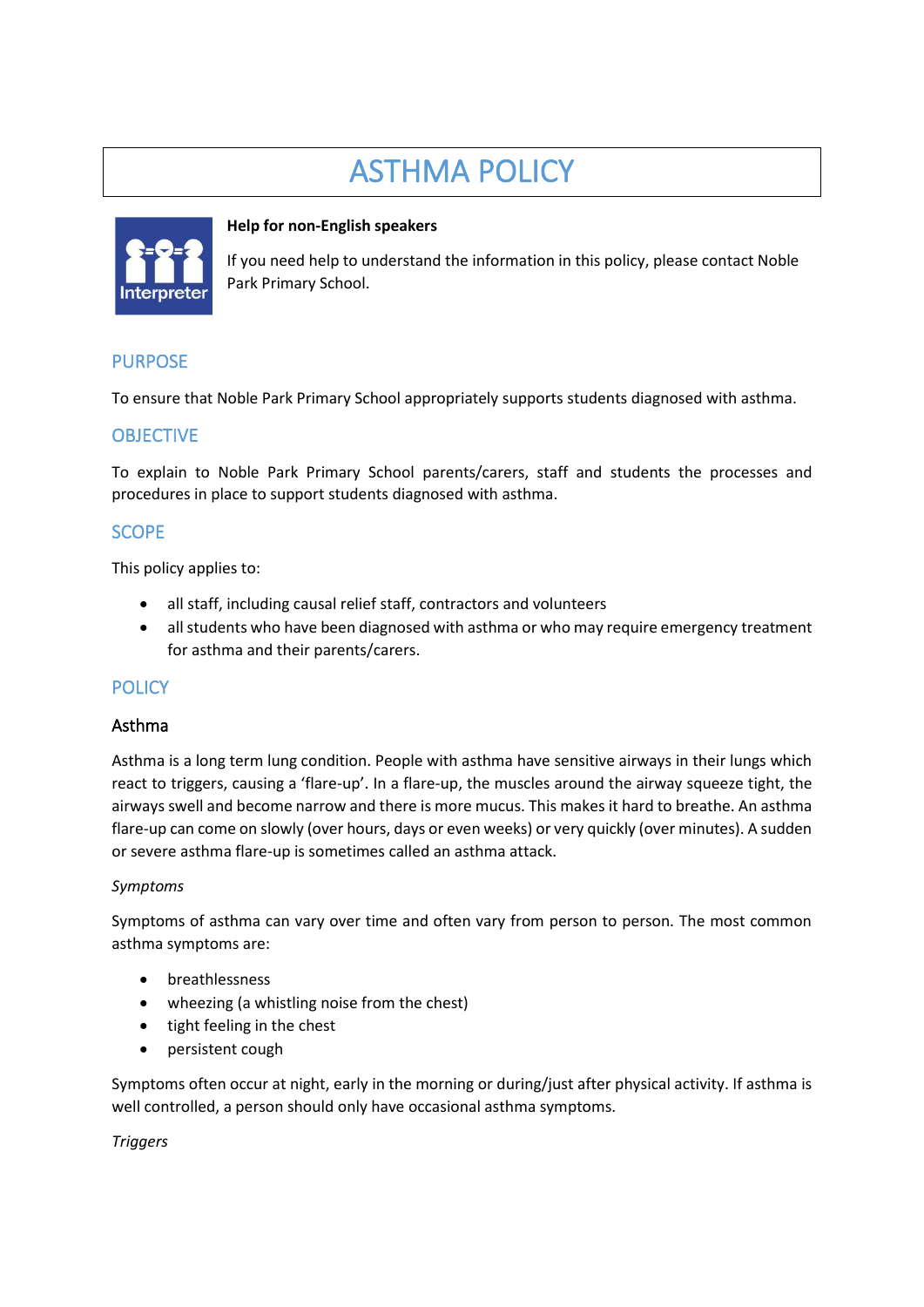A trigger is something that sets off or starts asthma symptoms. Everyone with asthma has different triggers. For most people with asthma, triggers are only a problem when asthma is not well controlled with medication. Common asthma triggers include:

- 
- smoke (cigarette smoke, wood smoke from open fires, burn-offs or bushfires)
- house dust mites moulds
- 
- chemicals such as household cleaning products
- 
- laughter or emotions, such as stress
- exercise colds/flu
	- weather changes such as thunderstorms and cold, dry air
	-
- pollens animals such as cats and dogs
	- deodorants (including perfumes, aftershaves, hair spray and aerosol deodorant sprays)
- food chemicals/additives certain medications (including aspirin and anti-inflammatories)

#### Asthma management

If a student diagnosed with asthma enrols at Noble Park Primary School:

- 1. Parents/carers must provide the school with an [Asthma Care](http://www.education.vic.gov.au/school/principals/spag/health/Documents/AsthmaCarePlan.pdf) Plan which has been completed by the student's medical practitioner. The plan must outline:
	- the prescribed medication taken by the student and when it is to be administered, for example as a pre-medication to exercise or on a regular basis
	- emergency contact details
	- the contact details of the student's medical practitioner
	- the student's known triggers
	- the emergency procedures to be taken in the event of an asthma flare-up or attack.
- 2. Parents/carers should also provide a photo of the student to be included as part of the student's Asthma Care Plan.
- 3. Noble Park Primary School will keep all Asthma Care Plans:
	- Staff Room
	- Wellness Centre
	- Students home room
- 4. School staff may also work with parents/carers to develop a Student Health Support Plan which will include details on:
	- how the school will provide support for the student
	- identify specific strategies
	- allocate staff to assist the student
- 5. If a student diagnosed with asthma is going to attend a school camp or excursion, Noble Parl Primary School parents/carers are required to provide any updated medical information.
- 6. If a student's asthma condition or treatment requirements change, parent/carers must notify the school and provide an updated Asthma Care Plan.
- 7. School staff will work with parents/carers to review Asthma Care Plans (and Student Health Support Plans) Plans are reviewed annually.

## Student asthma kit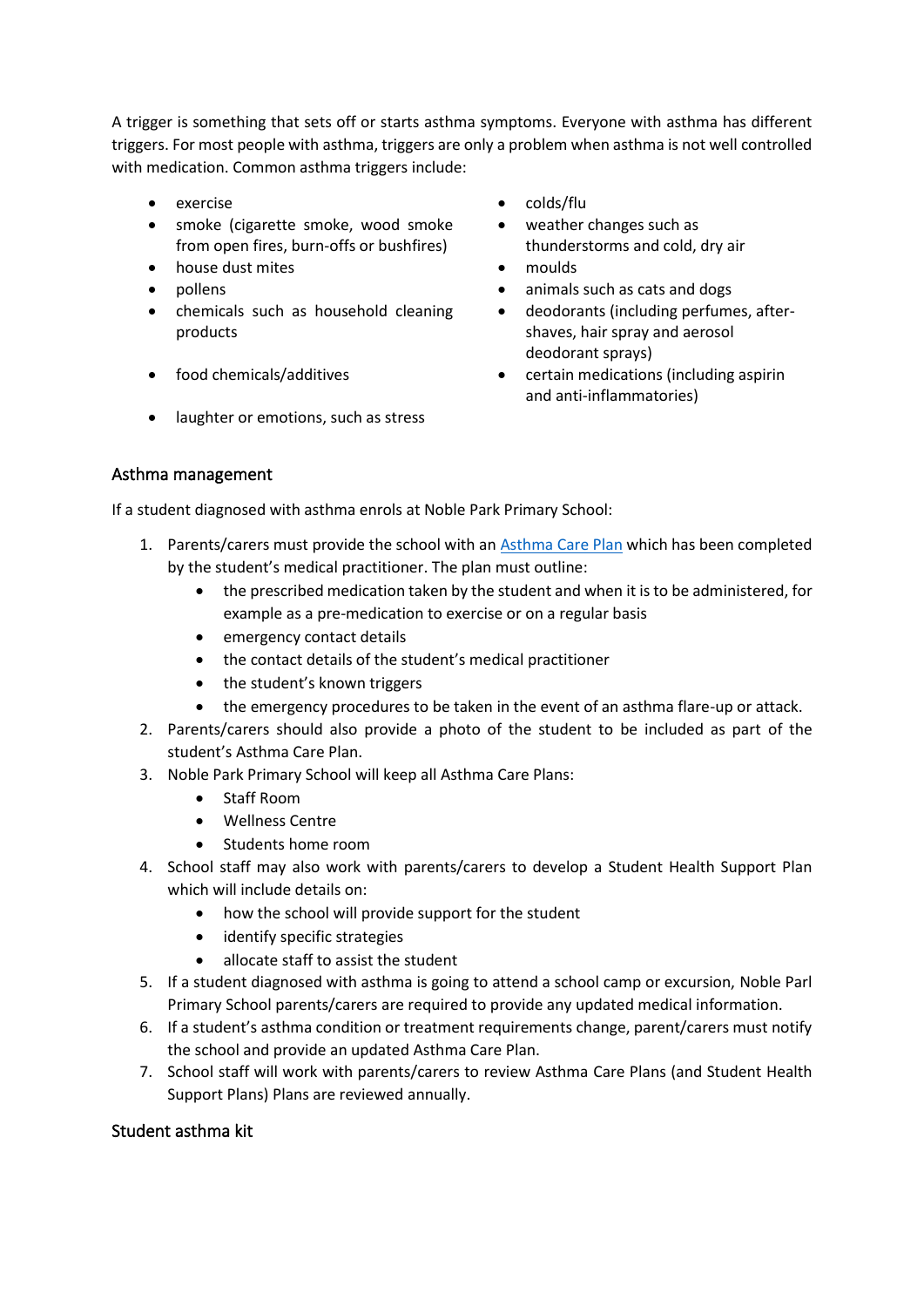All students diagnosed with asthma are required to have a student asthma kit at school which contains:

- their own prescribed reliever medication labelled with the student's name
- their spacer (if they use one)

Student asthma kits will be stored **in The Wellness Centre or Student home room.**

#### Asthma emergency response plan

If a student is:

- having an asthma attack
- difficulty breathing for an unknown cause, even if they are not known to have asthma

School staff will endeavour to follow the Asthma First Aid procedures outlined in the table below. School staff may contact Triple Zero "000" at any time.

| <b>Step</b> | <b>Action</b>                                                                                |  |  |  |  |  |
|-------------|----------------------------------------------------------------------------------------------|--|--|--|--|--|
| 1.          | Sit the person upright                                                                       |  |  |  |  |  |
|             | Be calm and reassuring                                                                       |  |  |  |  |  |
|             | Do not leave them alone<br>$\bullet$                                                         |  |  |  |  |  |
|             | Seek assistance from another staff member or reliable student to locate the                  |  |  |  |  |  |
|             | student's reliever, the Asthma Emergency Kit and the student's Asthma Care                   |  |  |  |  |  |
|             | Plan (if available).                                                                         |  |  |  |  |  |
|             | If the student's action plan is not immediately available, use the Asthma First<br>$\bullet$ |  |  |  |  |  |
|             | Aid as described in Steps 2 to 5.                                                            |  |  |  |  |  |
| 2.          | Give 4 separate puffs of blue or blue/grey reliever puffer:                                  |  |  |  |  |  |
|             | Shake the puffer<br>٠                                                                        |  |  |  |  |  |
|             | Use a spacer if you have one<br>$\bullet$                                                    |  |  |  |  |  |
|             | Put 1 puff into the spacer<br>$\bullet$                                                      |  |  |  |  |  |
|             | Take 4 breaths from the spacer                                                               |  |  |  |  |  |
|             | Remember - Shake, 1 puff, 4 breaths                                                          |  |  |  |  |  |
| 3.          | Wait 4 minutes                                                                               |  |  |  |  |  |
|             | If there is no improvement, give 4 more separate puffs of blue/grey reliever as<br>$\bullet$ |  |  |  |  |  |
|             | above                                                                                        |  |  |  |  |  |
|             | (or give 1 more dose of Bricanyl or Symbiocort inhaler)                                      |  |  |  |  |  |
| 4.          | If there is still no improvement call Triple Zero "000" and ask for an ambulance.            |  |  |  |  |  |
|             | Tell the operator the student is having an asthma attack<br>$\bullet$                        |  |  |  |  |  |
|             | Keep giving 4 separate puffs every 4 minutes until emergency assistance arrives              |  |  |  |  |  |
|             | (or 1 dose of Bricanyl or Symbicort every 4 minutes - up to 3 doses of Symbicort)            |  |  |  |  |  |
| 5.          | If asthma is relieved after administering Asthma First Aid, stop the treatment and           |  |  |  |  |  |
|             | observe the student. Notify the student's emergency contact person and record the            |  |  |  |  |  |
|             | incident                                                                                     |  |  |  |  |  |

Staff will call triple Zero "000" immediately if:

- the person is not breathing
- if the person's asthma suddenly becomes worse or is not improving
- if the person is having an asthma attack and a reliever is not available
- if they are not sure if it is asthma
- if the person is known to have anaphylaxis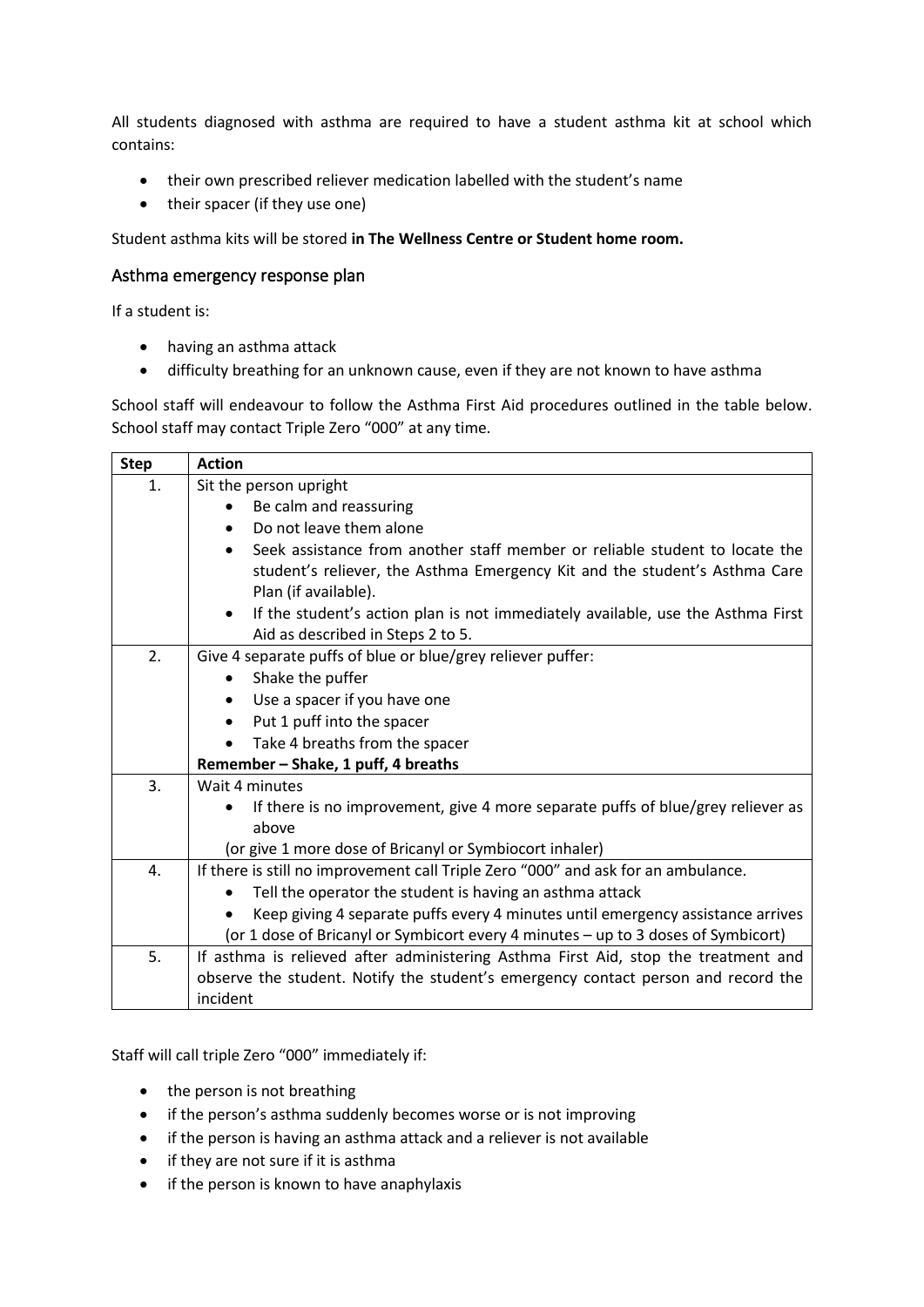# Training for staff

Noble Park Primary School has arranged the following asthma management training for staff:

| <b>Staff</b>                               | <b>Completed by</b>                                                                                                                                                                                                              | Course                                                                                                                                                                                                   | Provider                                                      | Cost                                           | <b>Valid for</b> |
|--------------------------------------------|----------------------------------------------------------------------------------------------------------------------------------------------------------------------------------------------------------------------------------|----------------------------------------------------------------------------------------------------------------------------------------------------------------------------------------------------------|---------------------------------------------------------------|------------------------------------------------|------------------|
| Group 1<br>General<br><b>Staff</b>         | School staff with a direct<br>teaching<br>role<br>with<br>affected<br>students<br>by<br>asthma or other school<br>staff directed by the<br>principal after conducting<br>a risk assessment.                                      | Asthma first aid<br>management for<br>education staff<br>(non-accredited)<br>One hour face-to-<br>face or online<br>training.                                                                            | The Asthma<br>Foundation of<br>Victoria                       | Free to all<br>schools                         | 3 years          |
| Group 2<br><b>Specific</b><br><b>Staff</b> | Staff working with high<br>risk children with a<br>history of severe asthma,<br>or with direct student<br>wellbeing responsibility,<br>(including nurses,<br>PE/sport teachers, first<br>aid and school staff<br>attending camp) | Course in<br>Management of<br>Asthma Risks and<br>Emergencies in<br>the Workplace<br>22282VIC<br>(accredited)<br><b>OR</b><br>Course in<br>Emergency<br>Asthma<br>Management<br>10392NAT<br>(accredited) | Any RTO that has<br>this course in their<br>scope of practice | Paid by<br>Noble park<br><b>Primary School</b> | 3 years          |

Noble Park Primary School will also provide this policy to casual relief staff and volunteers who will be working with students, and may also provide a briefing if the principal decides it is necessary depending on the nature of the work being performed.

## Asthma Emergency Kit

Noble Park Primary School will provide and maintain at least four Asthma Emergency Kits. One kit will be kept on school premises at Wellness Centre and each learning house and one will be a mobile kit for activities such as:

• Camps and excursions backpack

The Asthma Emergency Kit will contain:

• At least 1 blue or blue/grey reliever medication such as Asmol or Ventolin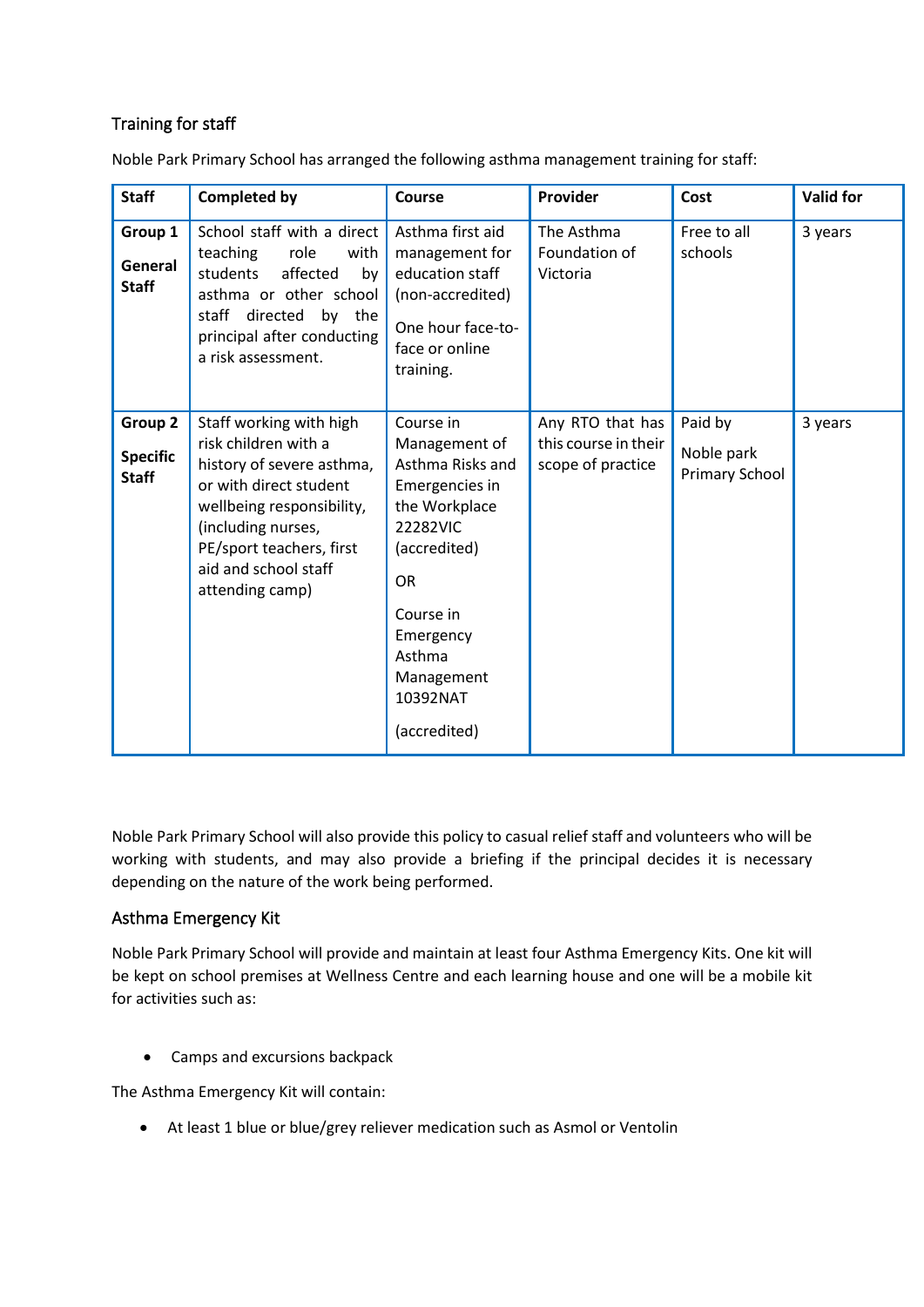- At least 2 spacer devices (for single person use only) to assist with effective inhalation of the blue or blue/grey reliever medication, Noble Park Primary school will ensure spare spacers are available as replacements). Spacers will be stored in a dust proof container.
- clear written instructions on Asthma First Aid, including:
	- o how to use the medication and spacer devices
	- o steps to be taken in treating an asthma attack

A record sheet/log for recording the details of an asthma first aid incident, such as the number of puffs administered documented in Wellness Centre sick bay record sheets and medication administered forms.

Colene Farrell EEN (school nurse) will monitor and maintain the Asthma Emergency Kits. They will:

- ensure all contents are maintained and replaced where necessary
- regularly check the expiry date on the canisters of the blue or blue/grey reliever puffers and place them if they have expired or a low on doses
- replace spacers in the Kits after each use (spacers are single-person use only)
- Dispose of any previously used spaces.

The blue or blue/grey reliever medication in the Asthma Emergency Kits may be used by more than one student as long as they are used with a spacer. If the devices come into contact with someone's mouth, they will not be used again and will be replaced.

After each use of a blue or blue/grey reliever (with a spacer):

- remove the metal canister from the puffer (do not wash the canister)
- wash the plastic casing
- rinse the mouthpiece through the top and bottom under running water for at least 30 seconds
- wash the mouthpiece cover
- air dry then reassemble
- test the puffer to make sure no water remains in it, then return to the Asthma Emergency Kit.

# Management of confidential medical information

Confidential medical information provided to Noble Park Primary School to support a student diagnosed with asthma will be:

- recorded on the student's file
- shared with all relevant staff so that they are able to properly support students diagnosed with asthma and respond appropriately if necessary.

## Communication plan

## Epidemic Thunderstorm Asthma

Noble Park Primary School will be prepared to act on the warnings and advice from the Department of Education and Training when the risk of epidemic thunderstorm asthma is forecast as high.

# FURTHER INFORMATION AND RESOURCES

- Asthma Foundation Victoria
- School Policy and Advisory Guide:
	- o **[Asthma](http://www.education.vic.gov.au/school/principals/spag/health/pages/conditionasthma.aspx)**